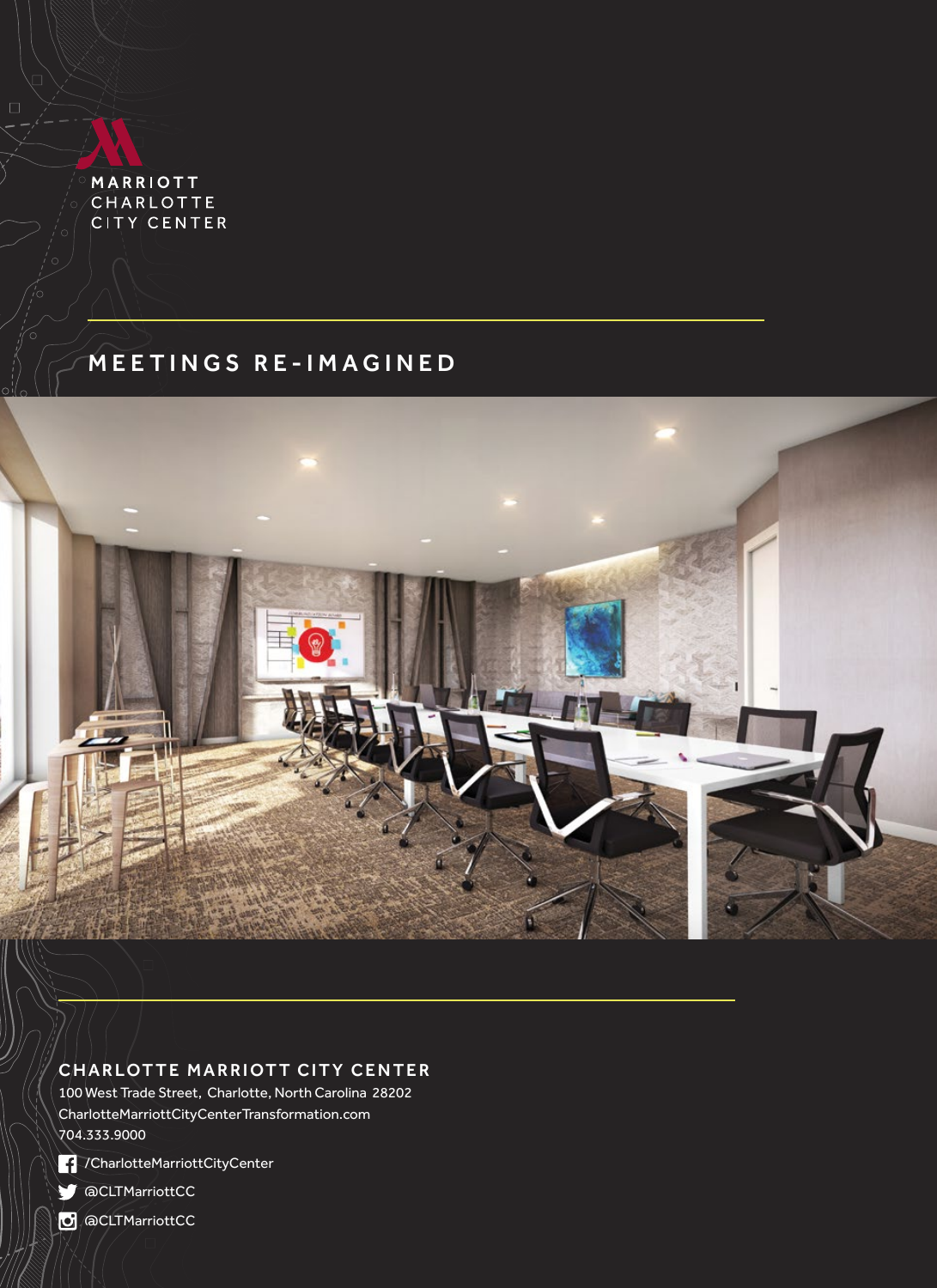# MEETINGS RE-IMAGINED

At Marriott International, we focus on the purpose of your meeting with an eye to creating personalized experiences that help you achieve your goals. A modern meeting experience blends technology with opportunity for meaningful, productive collaboration. Charlotte Marriott City Center has been redesigned so that every one of our spaces can be transformed to create personalized experiences for the purpose of your meeting. Network or get right down to work. Gather for business or pleasure. Create an experience based on your vision and goals.

#### **See it in action at Charlotte Marriott City Center through:**

- A blend of innovative space, technology and service
- Flexible staff offering a one-stop shop for meeting expertise
- Locally inspired flavors and experiences
- Intriguing learning experiences from Bite-Sized Learnings to our Next Gen Boardroom

|                  | <b>EVENT EDGE</b>                                                                                                  | <b>EVENT HUB-LG STUDIO</b>                                                                                 | <b>CITY CENTER BOARDROOM</b>                                                                                                                                                       |  |  |
|------------------|--------------------------------------------------------------------------------------------------------------------|------------------------------------------------------------------------------------------------------------|------------------------------------------------------------------------------------------------------------------------------------------------------------------------------------|--|--|
| <b>IDEATE</b>    | Collaborate, communicate new ideas,<br>and recharge at our open communal<br>table complete with charging stations. | Use food or craft to create a working<br>atmosphere, for team building or to<br>synergize learning.        | Break into smaller groups and ideate<br>using our glass whiteboards, touchscreen<br>monitors and other brainstorming tools.                                                        |  |  |
| <b>EDUCATE</b>   | Move tables to create small open<br>breakouts for learning.                                                        | Conduct food or physical demonstrations<br>for small groups in a public area.                              | Move our flexible boardroom table or<br>split it in two to set up the room for your<br>meeting or gathering.                                                                       |  |  |
| <b>CELEBRATE</b> | Celebrate any occasion with<br>live action stations in a space designed<br>for creativity.                         | Celebrate the moment with food using<br>live action stations that engage groups of<br>all kinds and sizes. | Allow us to elevate small<br>group functions with staged food<br>and beverages.                                                                                                    |  |  |
| <b>DECIDE</b>    | Gather in an open space to<br>make decisions or engage in team-<br>building activities.                            | Enjoy a number of team-building options<br>in our kitchen space.                                           | A boardroom with flexibility means<br>moveable tables and chairs, technology<br>that assists with decision making, and food<br>and beverage serviced through a hidden<br>corridor. |  |  |
| <b>NETWORK</b>   | Take a seat and get comfortable<br>or gather around high boy tables ideal<br>for networking.                       | Just like at home, our kitchen is the hub<br>of conversation and group discussion.                         | With soft seating around the perimeter<br>of the room and an elevated pantry area,<br>purposeful places to network surround the<br>core of the meeting.                            |  |  |
| <b>PRODUCE</b>   | Adapt our flexible space for<br>creative team building.                                                            | Use food or beverage for team<br>building in an atmosphere designed<br>for collaboration.                  | Stage the space or use embedded<br>technology to display or promote a<br>new idea.                                                                                                 |  |  |
| <b>PROMOTE</b>   | Promote or display products or pictures<br>before, during or after your event.                                     | Feature a flavor or promote a new product<br>in the hub of our event space.                                | Stage the space or use embedded<br>technology to display or promote a new idea.                                                                                                    |  |  |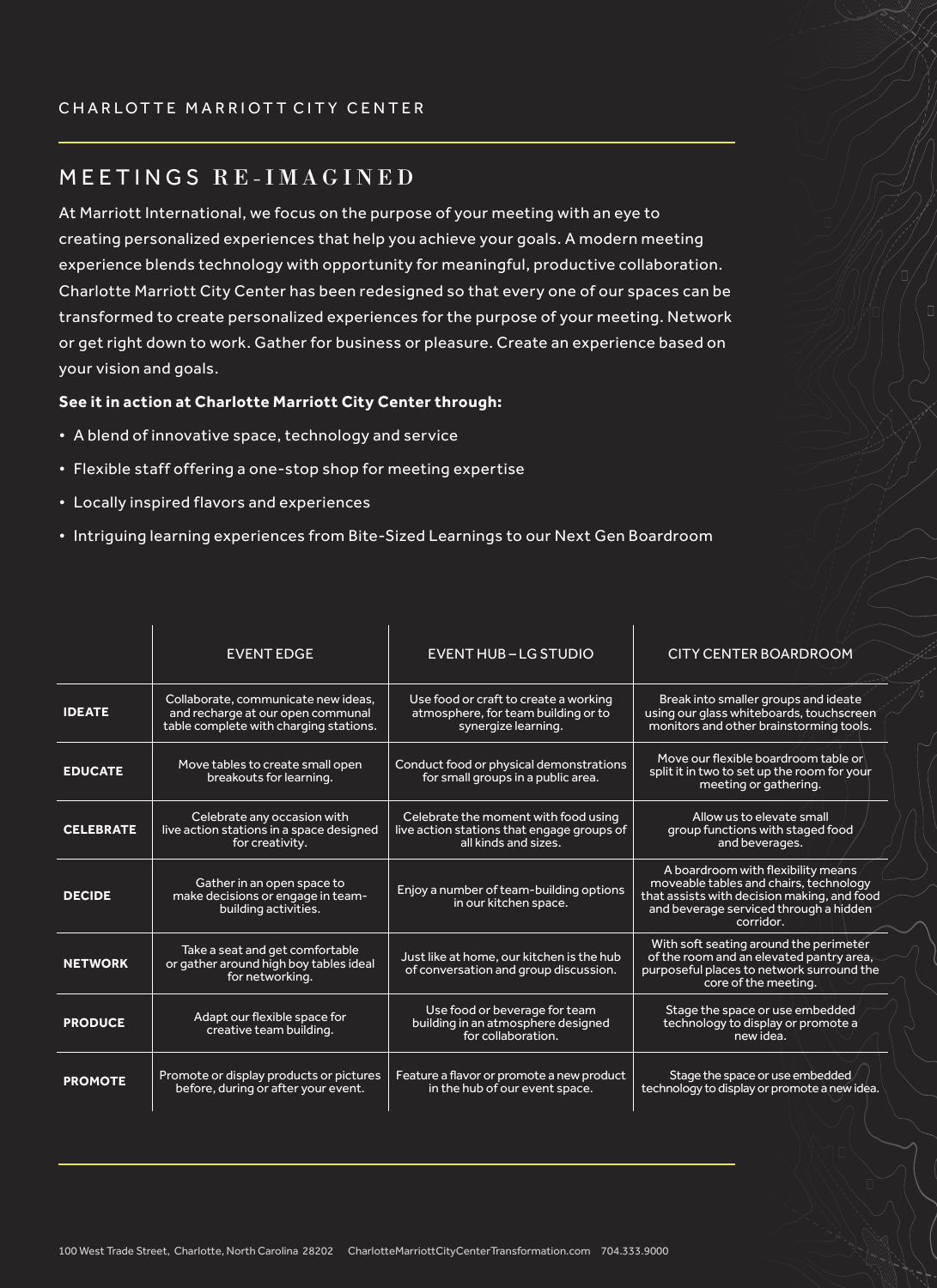### CHARLOTTE MARRIOTT® CITY CENTER

## BEYOND THE MEETING SPACE

#### **First time innovations at a live beta experience:**

- STOKE
- Dynamic Arrival (with Technology)
- Coco and the Director Coffee Co-Lab
- Retail Wine Experience
- Community Partnerships
- Pivot 360 Fitness Center

We're combining technology with our expertise to craft + deliver engaging experiences that connect and empower.

# MARRIOTT HOTELS<sup>®</sup> NEXT GEN MEETINGS SERVICES IN CLUDE THESE "MEET AT MARRIOTT" SERVICES

- Red Coat<sup>SM</sup> Program
- Mobile Requests

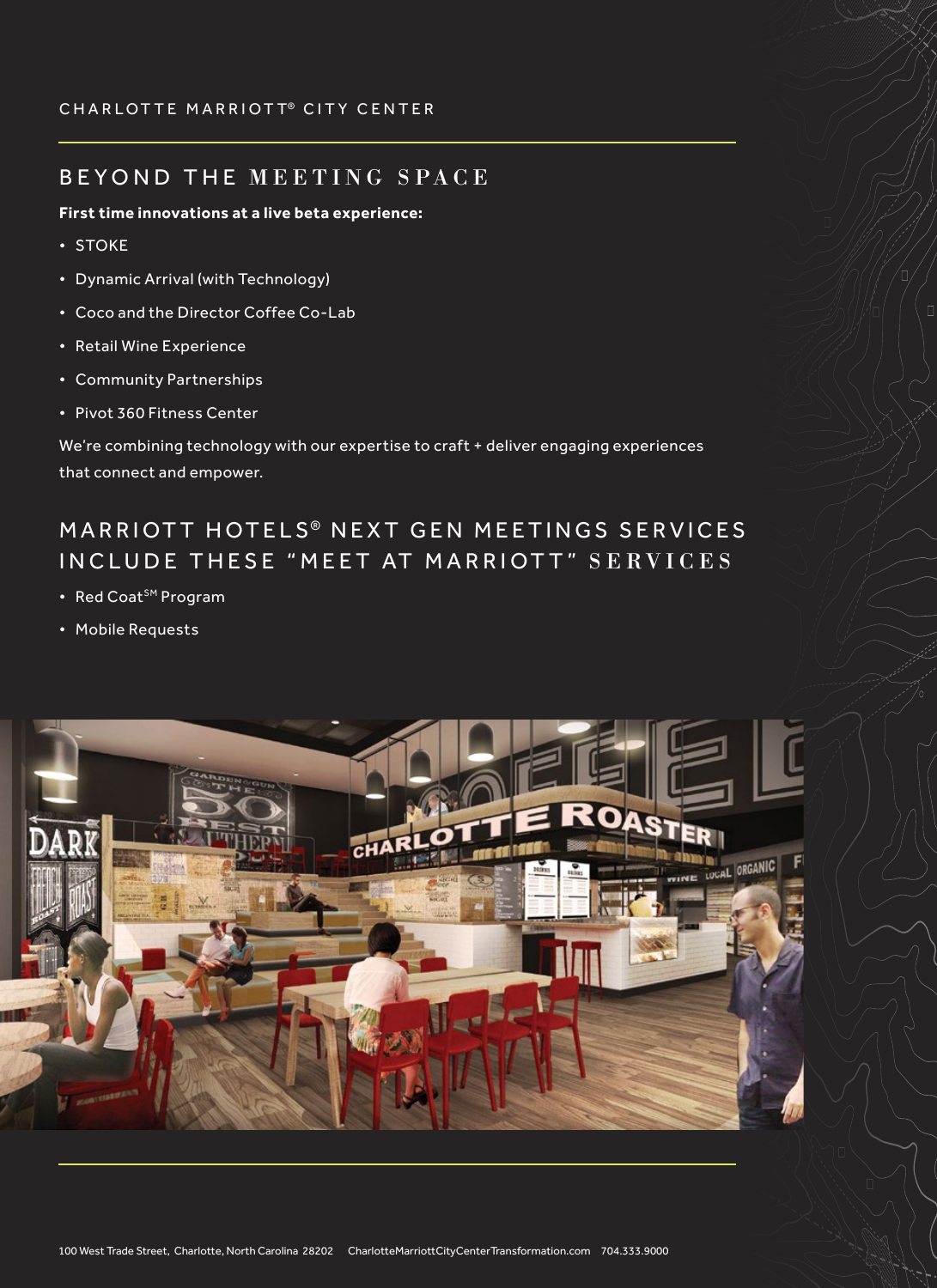### CHARLOTTE MARRIOTT® CITY CENTER



 $\Box$ 

|                                                           | <b>DIMENSIONS</b> |                   | <b>CAPACITY</b> |            |            |                          |           |         |  |
|-----------------------------------------------------------|-------------------|-------------------|-----------------|------------|------------|--------------------------|-----------|---------|--|
| Meeting Room                                              | <b>LW</b>         | Area<br>(Sq. Ft.) | Theater         | Schoolroom | Conference | U-Shape                  | Reception | Banquet |  |
| Charlotte Ballroom                                        | 132x69x16         | 9,108             | 1,000           | 500        | -          | $\overline{\phantom{0}}$ | 1,450     | 750     |  |
| Charlotte A, B, C, F,<br>G, or H (each)                   | 31x23x14          | 713               | 60              | 32         | 20         | 20                       | 50        | 50      |  |
| Charlotte A&B.<br>B&C, F&G or G&H<br>(combined)           | 31x46x14          | 1.426             | 120             | 70         | 44         | 48                       | 100       | 100     |  |
| Charlotte ABC or<br>FGH (combined)                        | 31x69x14          | 2,139             | 225             | 120        | -          | -                        | 200       | 150     |  |
| Charlotte ABCD or<br><b>EFGH</b> (combined)               | 67x69x16          | 4,623             | 500             | 240        | -          |                          | 500       | 360     |  |
| Charlotte D, E (each)                                     | 35x69x16          | 2,415             | 250             | 150        |            |                          | 250       | 180     |  |
| Charlotte D & E<br>(combined)                             | 70x69x16          | 4,830             | 600             | 300        | -          | -                        | 500       | 400     |  |
| <b>Uptown Ballroom</b>                                    | 98x23x10          | 2,254             | 225             | 56         | 44         | 36                       | 200       | 180     |  |
| Uptown Ballroom<br>Wards 1-3 (each)                       | 25x23x10          | 575               | 50              | 28         | 22         | 18                       | 50        | 50      |  |
| <b>Uptown Ballroom</b><br>Wards 1&2 and 3&4<br>(combined) | 49x23x10          | 1,127             | 90              | 56         | 40         | 35                       | 120       | 90      |  |
| <b>Uptown Ballroom</b><br>4th Ward                        | 25x22x10          | 550               | 40              | 24         | 20         | 18                       | 30        | 40      |  |
| Independence<br>Square                                    | 25x23x10          | 575               | 50              | 28         | 22         | 18                       | 50        | 50      |  |
| <b>Event Edge</b>                                         | -                 | 205               | -               | -          | =          | -                        | 18        | -       |  |
| LG Studio                                                 |                   | 765               |                 |            |            | -                        | 60        |         |  |
| <b>City Center</b><br><b>Boardroom</b>                    | =                 | 660               |                 |            | 16         |                          |           |         |  |

100 West Trade Street, Charlotte, North Carolina 28202 CharlotteMarriottCityCenterTransformation.com 704.333.9000